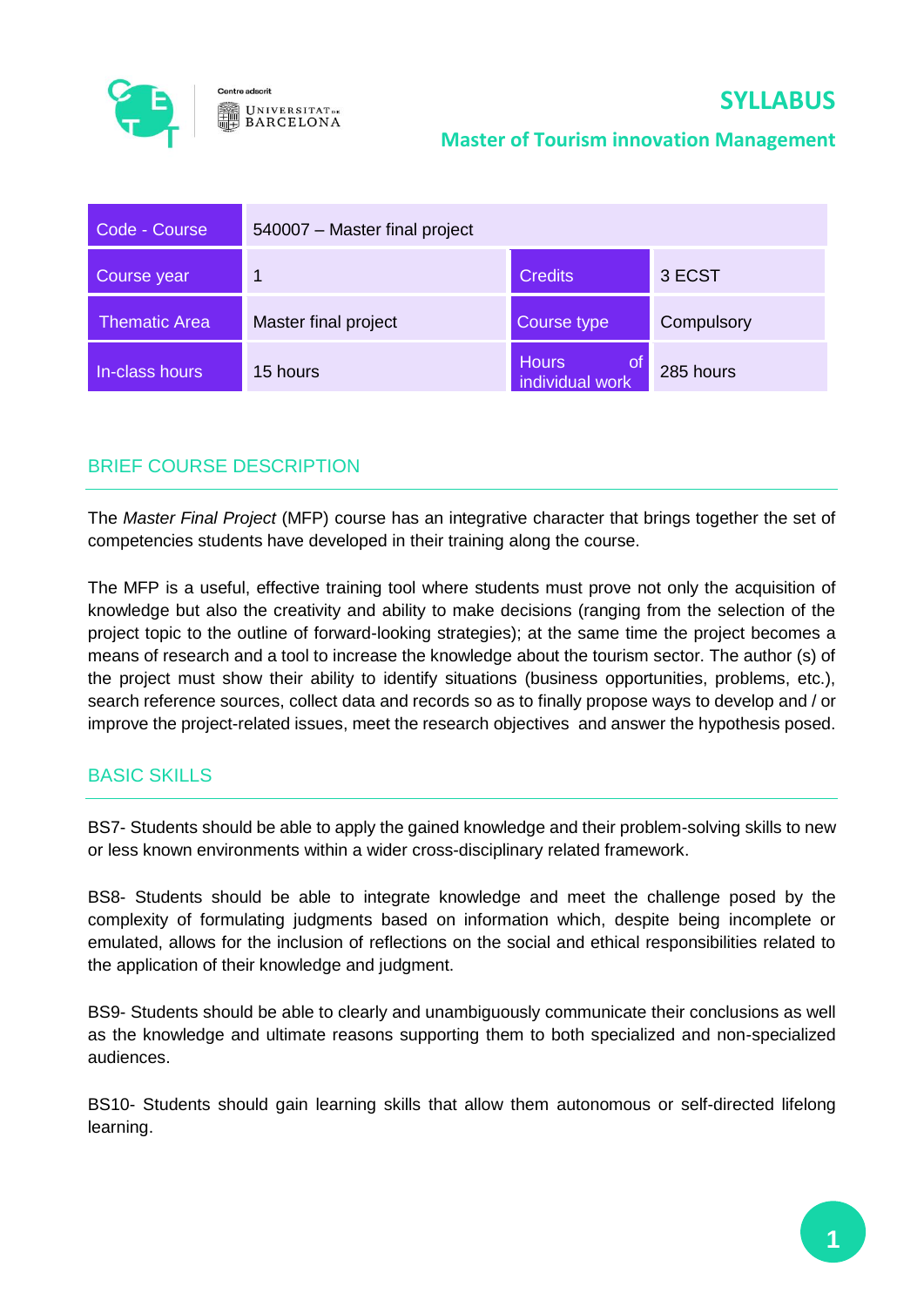

**Master of Tourism innovation Management**

## GENERAL SKILLS

GS0 – Effective public speaking

GS2 - Teamwork

GS3 - Have initiative and an entrepreneurial spirit

GS4 - Have a commitment to ethics

GS5 – Identify, pose or solve a problem in a meaningful and creative manner, critically interpreting and evaluating the results obtained.

GS6 – Apply communication technology for effective transmission of ideas, opinions, knowledge, etc.

#### SPECIFIC SKILLS

SS0 - Master the foundations of and apply scientific methodology to tourism research

SS5 – Know the most innovative policies and organizational systems for a good governance to make tourism destinations more competitive.

SS6 – Analyze and evaluate the tourism potential of cultural, food and territorial resources when designing innovative products, services and projects.

SS8 – Master the foundations and technics of heritage education and apply them to tourism.

SS9 – Identify and develop innovative culinary applications.

SS12 – Transform and add value to ideas and knowledge for the customer generating sustainable results for tourism organizations and society.

## ACADEMIC CONTENT

- 1. An introduction to the Master Final Project: typologies, processes, initial considerations, relevant practical issues.
- 2. An approach to research.
- 3. Information sources.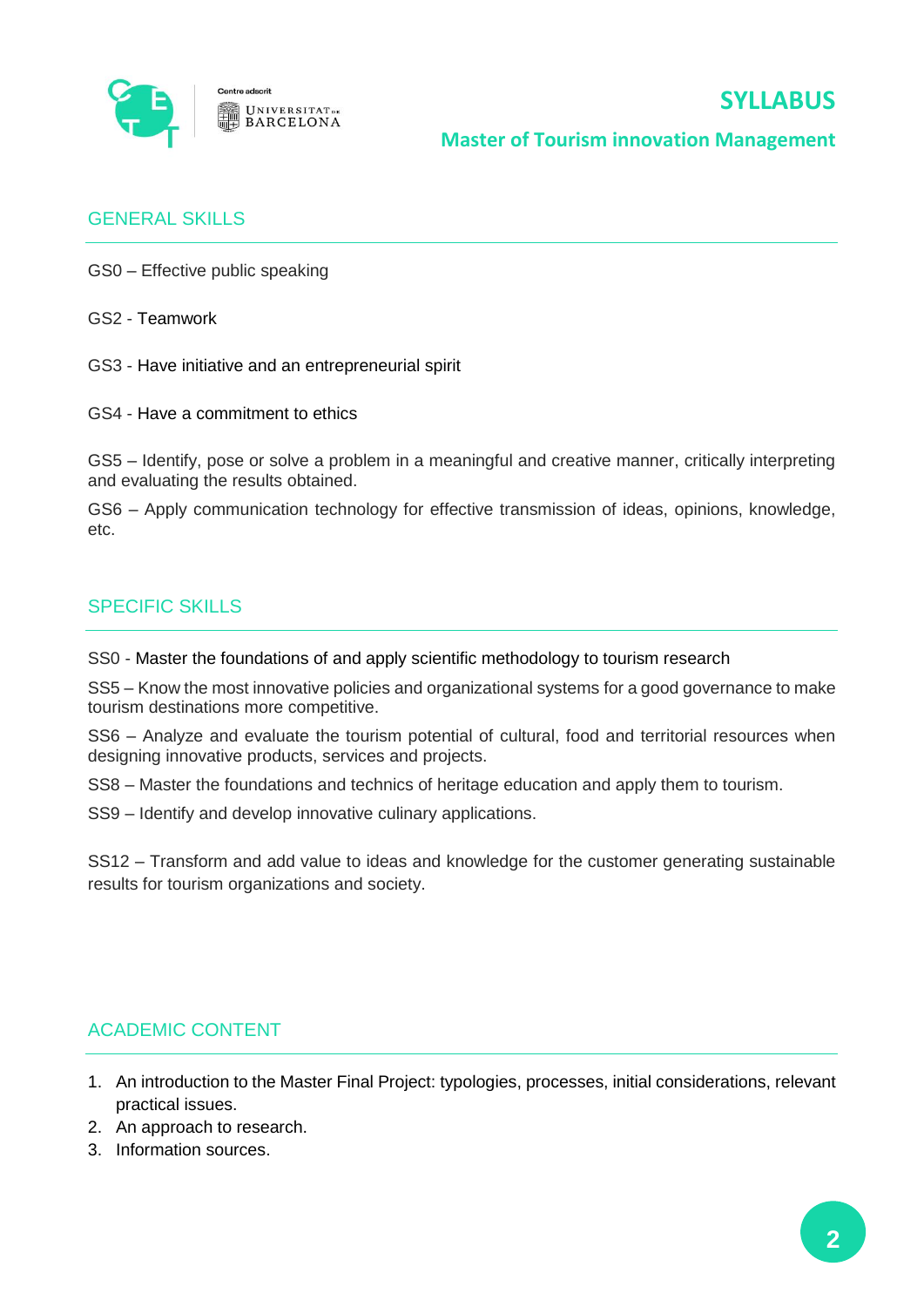

#### **Master of Tourism innovation Management**

- 4. Research problem formulation and research contents: objectives, hypothesis, theoretical framework, state of the art / current situation analysis.
- 5. Execution and closure of the investigation methodology / work plan, results and conclusions.
- 6. The research paper structure.
- 7. The project defense.

## LEARNING METHODOLOGY

Due to the specific nature of this course, the learning methodology of the Master Final Project consists of the development of the research project itself (setting objectives, theoretical framework and state of the art / analysis of current situation, methodology / work plan, project development, results and conclusions). Moreover continuous staged monitoring is provided by the tutor, who guides and advises students for the correct development of their projects. The tutor's role is to ensure optimum achievement of the aforementioned objectives and competencies.

However, some specific sessions are scheduled along the course in order to help students understand the bases of research and Project development.

#### ASSESSMENT SYSTEM

The evaluation process determines the degree of a student's achieved learning with regards to the competencies of the course in hand.

Students are able to request to be evaluated via a system of continuous assessment along the academic year or a single assessment at the end of the established period of time.

**Continuous Assessment** consists of the evaluation of the teaching-learning process based on the continuous monitoring of the student's performance through the acquired comprehension, coursework and exams. Attending a minimum of 80% of the classes is required to follow this system.

**Single Assessment** consists in the evaluation of the student's learning administered at the end of the established period of time. This system of evaluation is available for all students that provide appropriate proof of their inability to regularly attend class. This assessment is determined based on the learning evidences proven through this evaluation.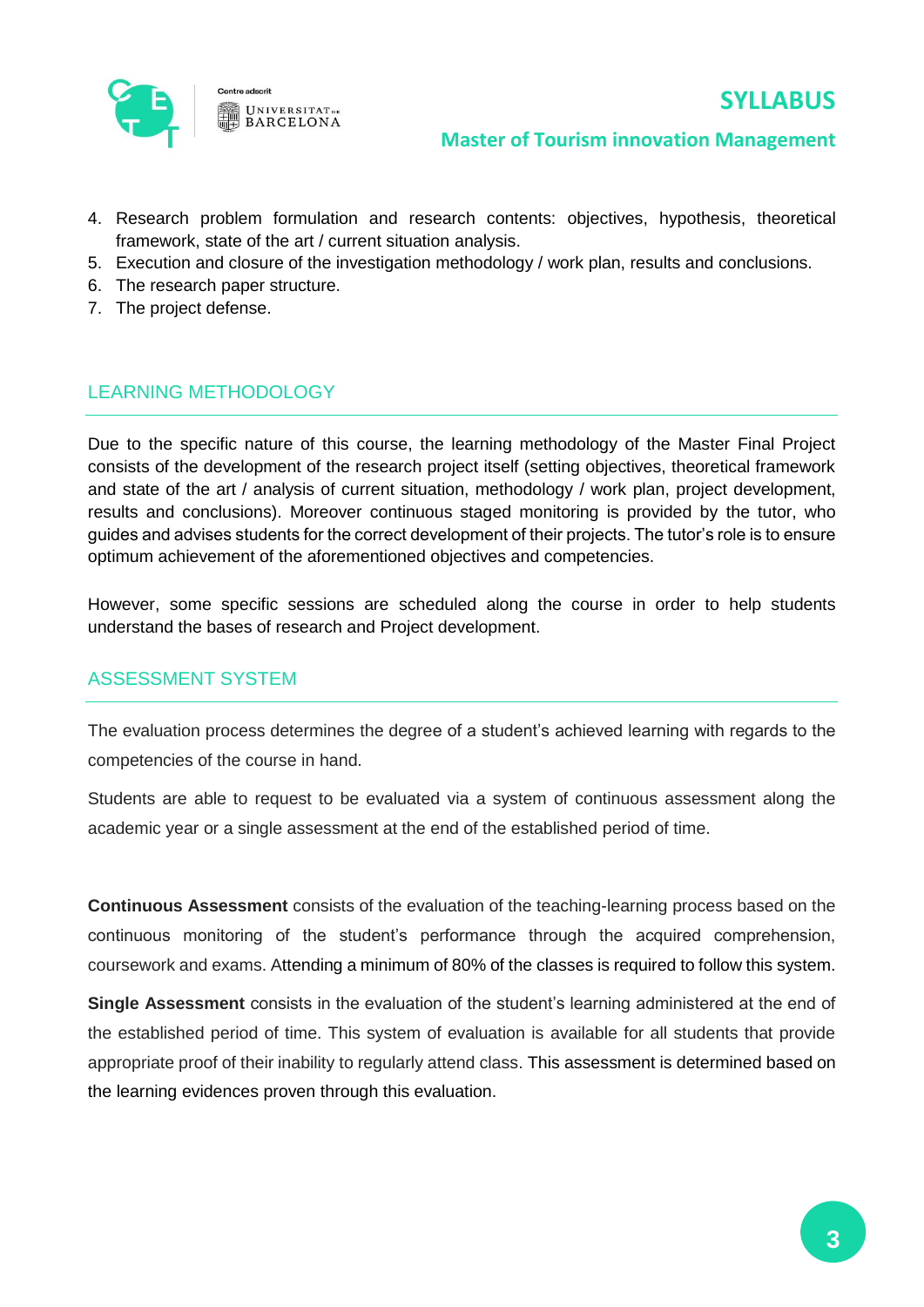

## **Master of Tourism innovation Management**

| <b>Evaluation systems</b>   | <b>Continuous</b> | <b>Single</b> |
|-----------------------------|-------------------|---------------|
| Project report              | 55%               |               |
| Academic article            | 20%               |               |
| Defense                     | 15%               |               |
| Project development process | 10%               | ---           |

#### **Review and Reassessment of the Course**

The student has the right to review all the evidences that have been designed for the assessment of learning.

If a student fails to achieve the learning objectives of the course, in order to opt for the reassessment of the course and submit a new reassessment task, it will be mandatory to fulfil one of these conditions:

A) Students must have been awarded a mean grade of 5.0 or higher in relation to the activities carried out throughout the semester without taking into account the final exam/s (both continuous assessment and single assessment) and having attended the final exam.

B) Students must have been awarded a final minimum grade of 4.0 in the overall course.

## **REFERENCES**

American Psychological Association (2010). *Publication Manual of the American Psychological Association* (6th ed.). Washington, DC: American Psychological Association.

Genescà, G. y Rigo, A. (2002). *Cómo presentar una tesis y trabajos de investigación*. Barcelona: EumoOctaedro.

Ruiz, J.I., Aristegui, I. y Melgos, L. (2002). *Cómo elaborar un proyecto de investigación social*. Bilbao: ICE-Universidad de Deusto.